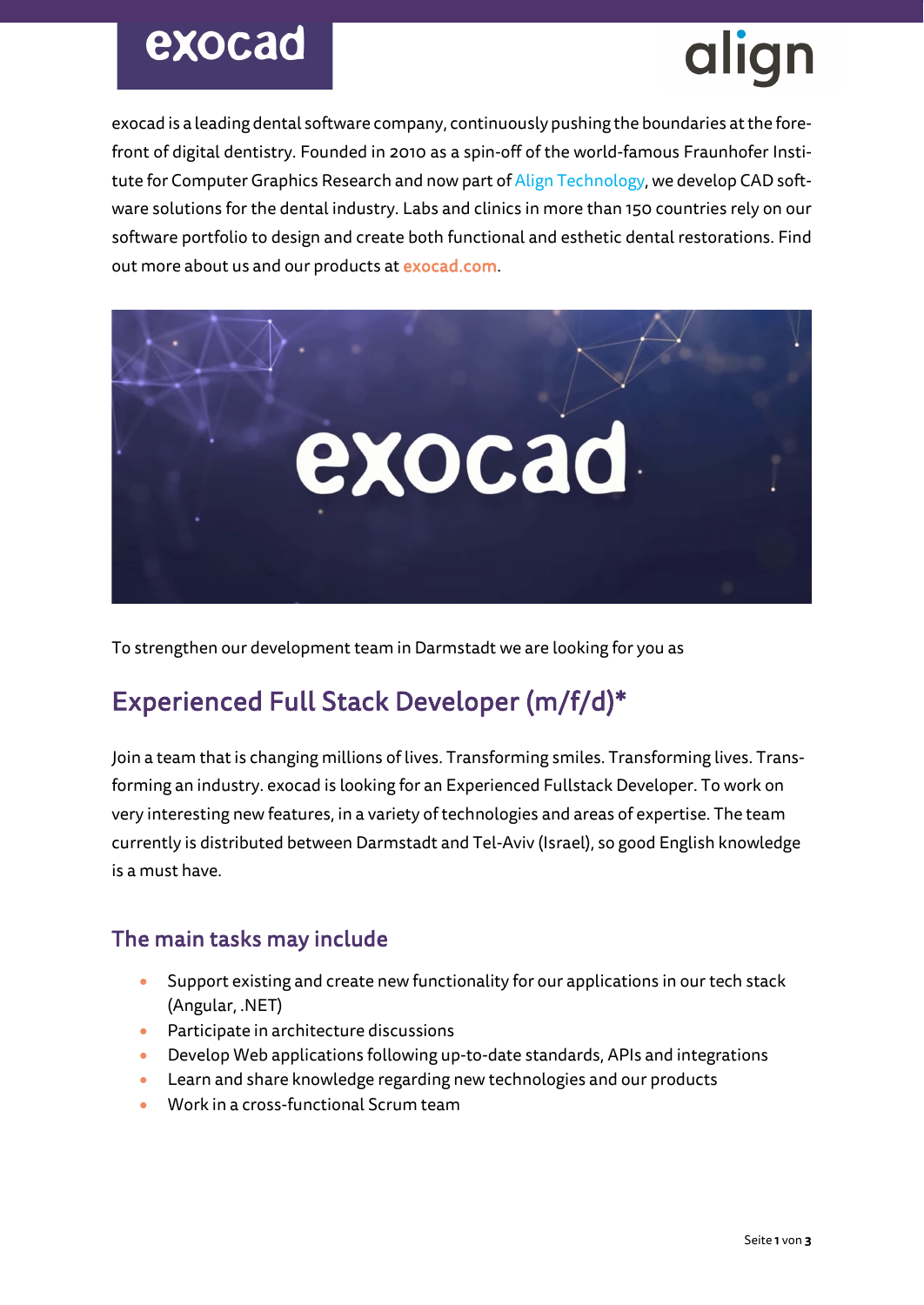## exocad



#### The personal requirements

- Bachelor's degree or equivalent combination of education/experience in Computer Science, Information Systems, or related field
- 5+ years of experience in .NET
- 5+ years of experience in Web Development
- Good knowledge of software design principles
- Good knowledge of JavaScript, TypeScript, and web technologies
- Experience with modern web frameworks/libraries (React, Angular or Vue)
- Good knowledge of RESTful web services
- Expertise in cloud technologies (AWS, Azure, or GoogleCloud)
- English: min. B2

#### Nice to have

- Experience with Docker and Kubernetes
- Experience with building CI/CD pipelines
- Work experience in a medical or other regulated industry
- German language (Written and spoken)

#### What we offer you

- Exciting and varied tasks in a dynamic and growth-oriented software company
- Flat hierarchies and efficient decision-making processes
- A positive working atmosphere that promotes both individual freedom and responsibility
- Strong team spirit and very good working atmosphere
- Modern offices and workplaces, working with the latest technologies
- Flexible working hours
- Home office possibilities
- Corporate Events
- Sports facilities and work-life balance
- Free drinks, fruit and snacks
- Canteen with own cook
- Good transport connections
- JobTicket

#### Have we aroused your interest?

If this position challenges you and fits your qualifications and professional goals, we look forward to receiving your application.